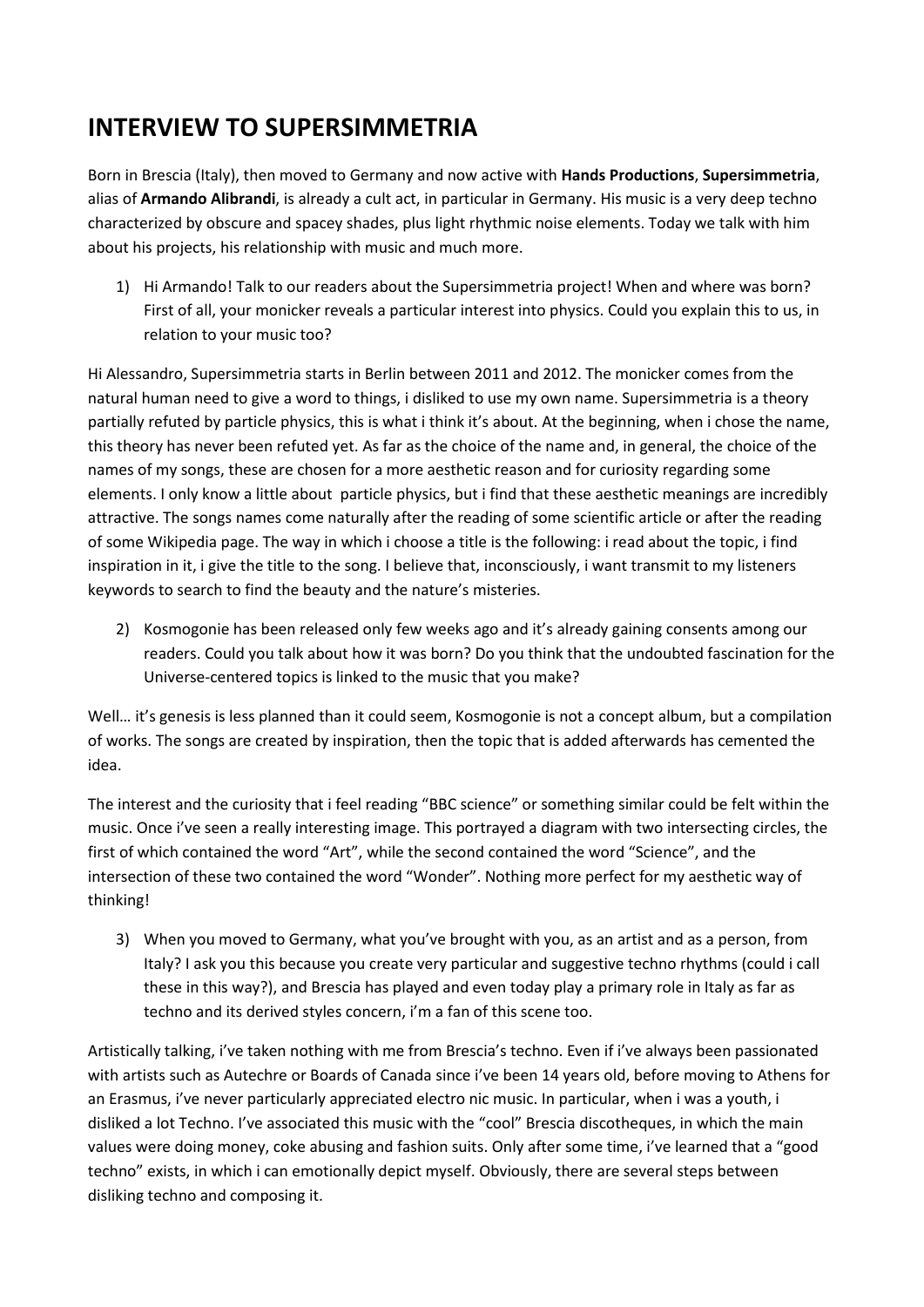When i was youth, my musical tastes were already really widened, even if i used to mainly listen to prog and death metal. I believe that my musical Brescia's inheritance is linked to the Metal and rebel scene more than the techno scene.

4) You're an example of how techno music has increased its linkage with underground experimental music. In which way the first one influences the second from a musical and from a subcultural point of view? Actually, could we talk about industrial music yet?

What is defined as mainstream music is nothing more than underground music that has become famous… dubstep and tech-house, unless 10-15 years ago were underground music. The influence between the the two music approaches depends on the single artist. No one invents nothing, but everybody merge the mix and use already existing sounds and emotions.

Well, we could talk for hours about what industrial music is and what is not… if we look up for its definition, industrial is music composed with sounds obtained from industrial parts… If we rely on the strict definition, only a few acts could be considered industrial, for this reason we should going back to its roots and thinking about bands such as **Einstürzende Neubauten**. Vice versa, if these shrill, metallic and distorted sounds could be considered as electronic, then why not consider them industrial; we can call this technoindustrial…Even if, in order to avoid negative comments pronounced by music purists, i define what i produce as Dark Techno/Rhythmic noise. Anyway, the use of the word depends on who receives the information. I believe that defining a musical genre is useful only to communicate to a possible listener what the music is about, but it's not useful to close the artists inside a box called "Techno" or "Industrial".

5) Why, although in some italian situations, techno and distorted rhythms obtain a very good feedback, your music and your label's music (as an example, including similar music) only have a smaller importance? Personally, i think that there's not a huge gap between this two worlds, maybe it exist a larger subcultural gap, larger than the musical one. What do you think about it?

The truth is that we follow the masses tastes, me too… We listen to and we follow what institutions tell us. As for institutions, i mean discotheques, advertising, music labels, etc… We feed ourselves with products already ready, because it's more comfortable… think if music labels weren't telling us what's good to listen and what's not. This would generate perdition. As far as the italian scene concerns, the same reasoning is applied, but all is more "comfortable"; relying upon what the huge labels and the deejays tell us is absolutely easier.

6) How things are in Germany as far the so called rhythmic and techno industrial music concerns? Are there loads of webzines and radios that talk about this music? From what i can see, there are loads of festivals and, if these exist, it means that there are loads of people who participate within them.

It's not easy to tell, but i think that, in Germany too, this is considered underground. The only difference is that here "the normal people" doesn't fear what they doesn't know, but is quite curious and search more easily the contents of a particular subculture. As far as festivals concern, ok…here they're fanatics, they adore them, and i understand why!

As far as webzines and radios concern, i can't tell you precisely about them, i think that there's not so much difference between Italy and Germany.

7) Talk us about **AGYA** project, this one in collaboration with **Yura Yura**. When, how and what message this project want to express?